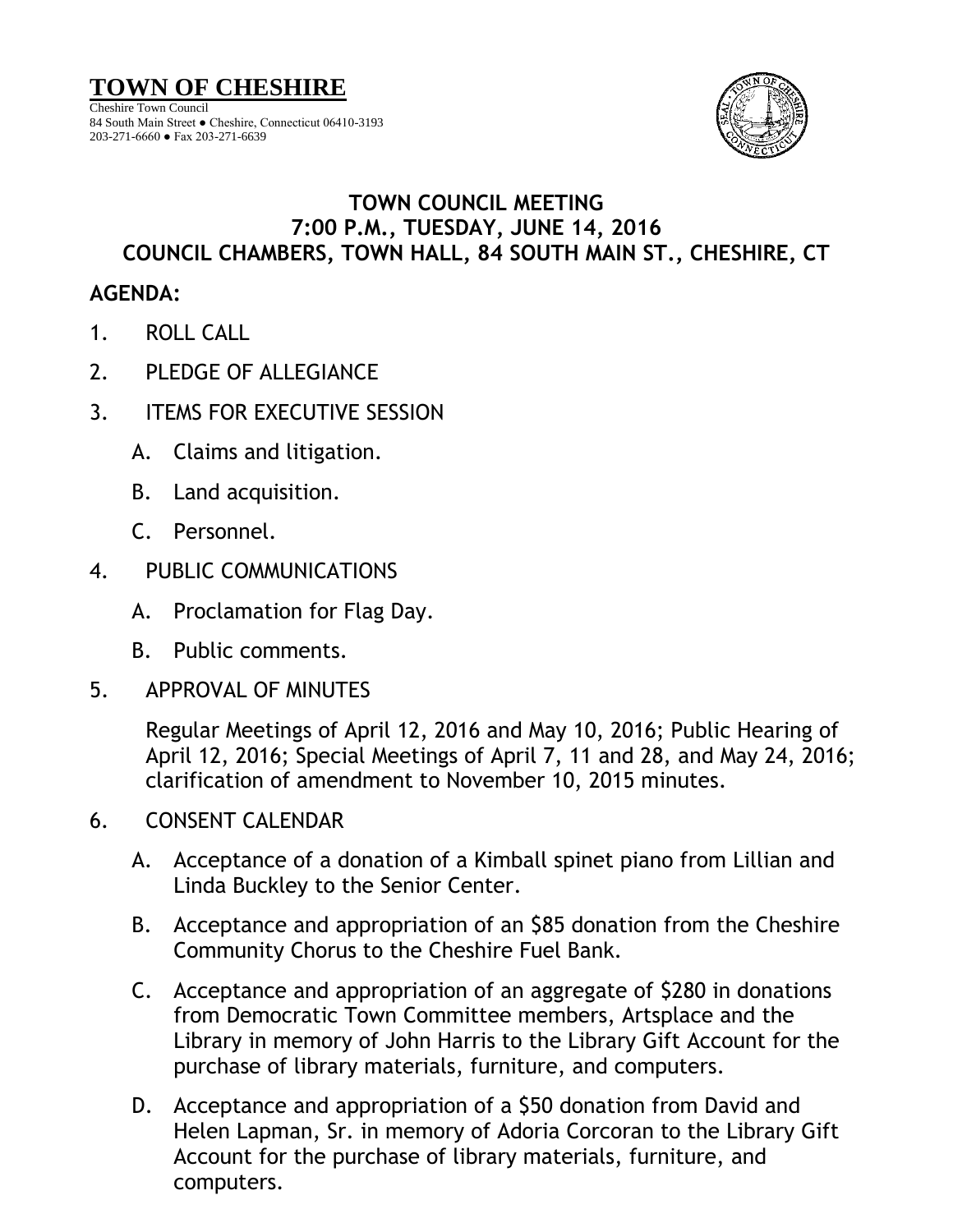- E. Acceptance and appropriation of a \$200 donation from Neighborhood Housing Services of Waterbury, Inc. in memory of Adoria Corcoran to the Library Gift Account for the purchase of library materials, furniture, and computers.
- F. Acceptance and appropriation of a \$20 donation from Lorrie Minervini in memory of Adoria Corcoran to the Library Gift Account for the purchase of library materials, furniture, and computers.
- G. Acceptance and appropriation of a \$100 donation from Kimberly and Patrick Hayden in memory of Adoria Corcoran to the Library Gift Account for the purchase of library materials, furniture, and computers.
- H. Acceptance and appropriation of a \$100 donation from Melissa Fife in memory of Adoria Corcoran to the Library Gift Account for the purchase of library materials, furniture, and computers.
- I. Acceptance and appropriation of a \$10 donation from Della A. B. Greenbergin memory of Ross Lilly to the Library Gift Account for the purchase of library materials, furniture, and computers.
- J. Acceptance and appropriation of a \$30 donation from Patrice Noah in memory of Jodie Monllos to the Library Gift Account for the purchase of library materials, furniture, and computers.
- K. Acceptance and appropriation of a \$50 donation from Joan Pilarczyk in memory of Daisy Bissell to the Library Gift Account for the purchase of library materials, furniture, and computers.
- L. Acceptance and appropriation of a \$200 donation from Cheshire Lions Club to the Library Gift Account for the purchase of library materials, furniture, and computers.
- M. Acceptance and appropriation of \$2,296.49 from the Library Lost and Paid Account for Library program materials.
- N. Acceptance and appropriation of an anonymous \$50 donation to the Human Services Gift Account to help residents in need.
- O. Acceptance and appropriation of a \$200 donation from the Lion's Club to the Police Gift Account for general purposes.
- 7. ITEMS REMOVED FROM CONSENT CALENDAR
- 8. OLD BUSINESS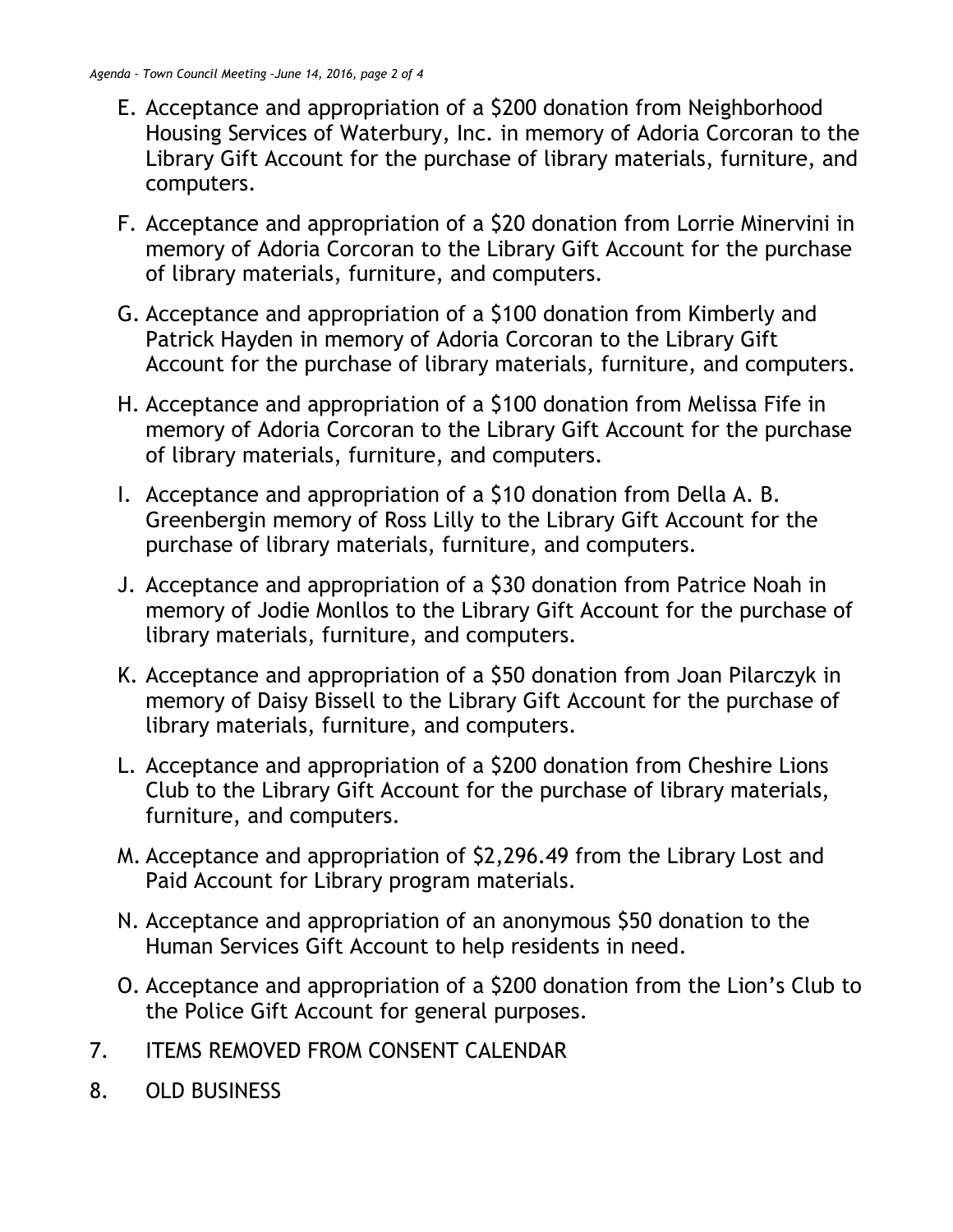## 9. NEW BUSINESS

- A. Approval of 2016 Neighborhood Assistance Act Program submissions. (PH)
- B. Approval of a transfer and long term lease of 866 Boulder Road to the Cheshire Housing Authority. (PH) *(referred by Planning Committee)*
- C. Approval of the Special Veterans Tax Exemption ordinance amendment. (PH) *(referred by Ordinance Review Committee)*
- D. Approval of Library fees ordinance amendment. (PH) *(referred by Ordinance Review Committee)*
- E. Set public hearing for \$3M capital appropriation for the purchase of the Chapman property.
- F. Set public hearing for DOT traffic easement transfer. *(referred by Planning Committee)*
- G. Acceptance and appropriation of a \$175,000 donation from Elim Park to the Police Gift Account. *(referred by Budget Committee)*
- H. Approval of reauthorization of unobligated CNR balances for acquisition of Parks ATV. *(referred by Budget Committee)*
- I. Appropriation of \$30,000 for the Peck-Jones Fund to replace band uniforms for the Cheshire High School Music Department.
- J. Approval of assignment of tax liens.
- K. Approval of transfer of uncollectible property taxes to the Suspense List.
- L. Acceptance of dedicated open space to the Town of Cheshire from Cedar Crest Subdivision per Zoning Regulations and the Planning and Zoning Commission approval of said subdivision.
- M. Approval of Energy Performance Contracting projects. *(referred by Planning Committee)*
- N. Authorization to execute an Electric Distribution Easement to Eversource Energy at the cell tower site at the Waste Water Treatment Plant facility.
- O. Authorization for the purchase of electricity.